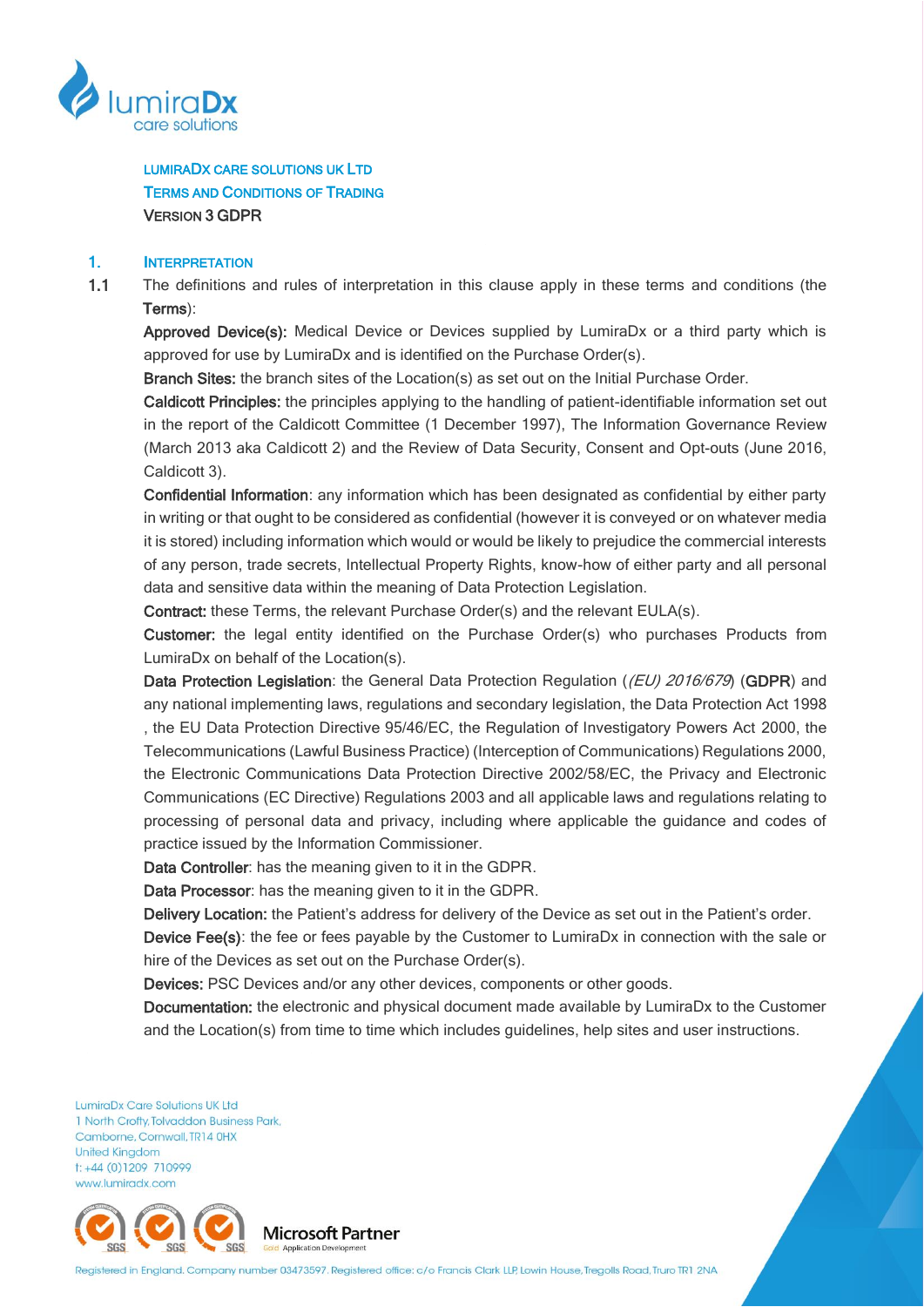

Engage Software: the specialist software developed by LumiraDx to be used in connection with PSC Services.

EULA(s): LumiraDx standard end user licence agreement(s) governing the use of the Software which are attached to the Purchase Order(s).

FOIA: the Freedom of Information Act 2000 and any subordinate legislation made under that Act from time to time together with any guidance and/or codes of practice issued by the Information Commissioner or relevant government department in relation to such legislation.

Hire Period: the period of hire for the PSC Devices as set out in paragraph [2](#page-15-0) of Schedule 2.

Intellectual Property Rights: patents, utility models, rights to inventions, copyright and neighbouring and related rights, trade marks and service marks, business names and domain names, rights in getup and trade dress, goodwill and the right to sue for passing off or unfair competition, rights in designs, database rights, rights to use, and protect the confidentiality of, confidential information (including know-how and trade secrets), and all other intellectual property rights, in each case whether registered or unregistered and including all applications and rights to apply for and be granted, renewals or extensions of, and rights to claim priority from, such rights and all similar or equivalent rights or forms of protection which subsist or will subsist now or in the future in any part of the world. Initial Purchase Order: the first purchase order issued by LumiraDx to the Customer and forming part of the Contract.

Initial Term: the initial term set out on the Purchase Order.

Licence Fee(s): the licence fee or fees payable for the Software and/or Services as set out on the Purchase Order(s).

Location(s): the relevant legal entity, including their Branch Sites, set out on the Initial Purchase Order that will be using the Software and acting as the Data Controller for that Location.

LumiraDx: LumiraDx Care Solutions UK Ltd.

LumiraDx Group: means LumiraDx, any subsidiary or any holding company from time to time of LumiraDx, and any subsidiary from time to time of a holding company of that company. Each company in the LumiraDx Group is a member of the LumiraDx Group and the term "LumiraDx Group Company" shall be construed accordingly.

Order Confirmation: an order confirmation sent by LumiraDx to the Customer in respect of the Software, the PSC Devices and/or the PSC Services.

Patient(s): an individual or individuals accessing care/medical services from a relevant Location.

Patient Contract Terms: the contractual terms between the Qualifying Patient and LumiraDx to include terms applicable to the use of the PSC Device, training and the application of the Engage Software.

Patient Data: the clinical information relating to Patients (including, but not limited to, Personal Data) collected by the Location in the course of treating Patients which is inputted by the Users, Patients or LumiraDx on the Location's behalf, onto the Software for the purpose of using the Software.

Patient Records: the number of patient records which can be uploaded onto the Software as set out in the Purchase Order(s).

Products: the Devices, Services or Software stated in the Purchase Order(s).

PSC: patient self-care that supports a Patient to manage and monitor their medical condition.

PSC Device: the device and/or component used for self-care that is approved by LumiraDx and is identified on the Purchase Order(s).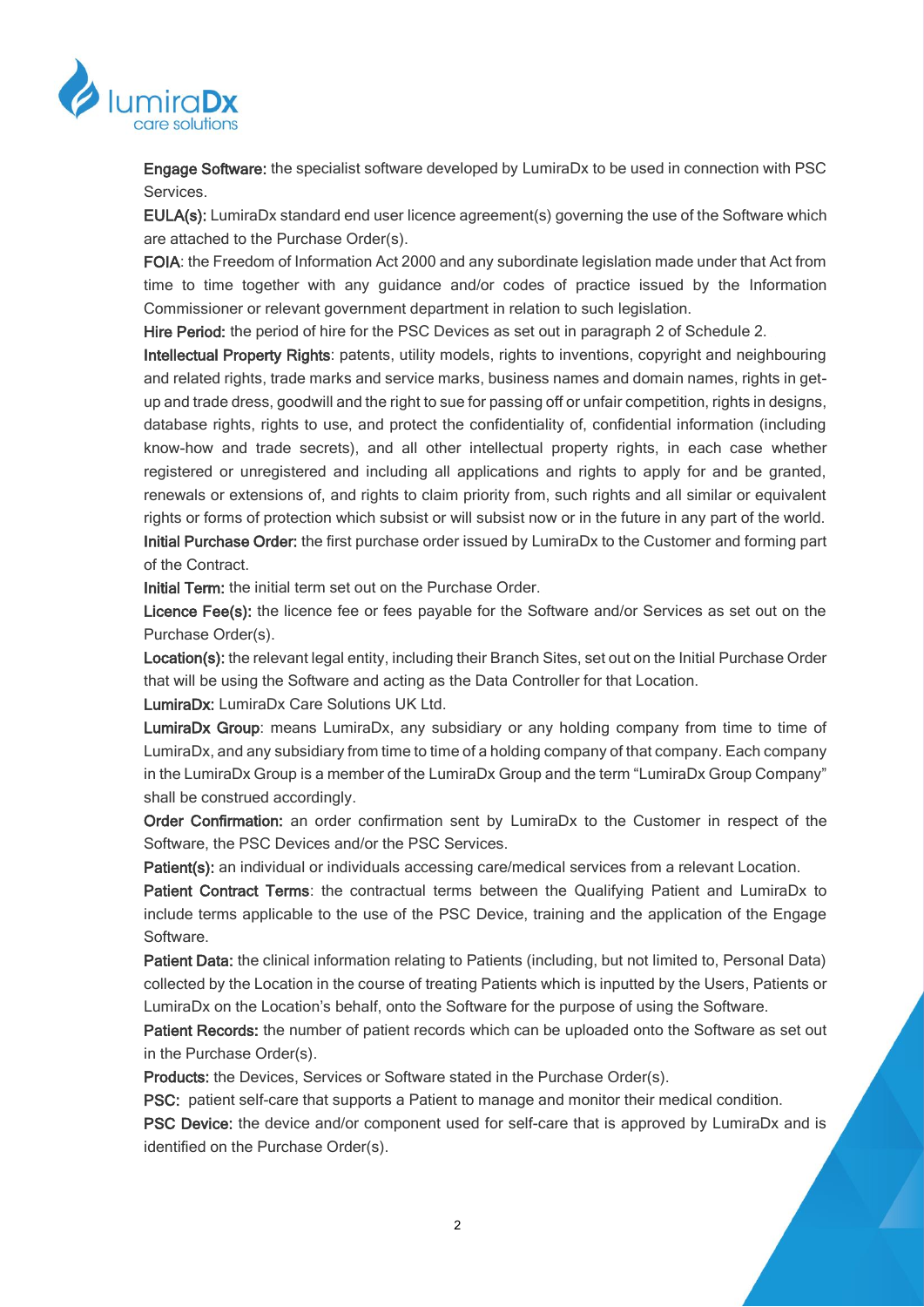

PSC Services: the services and/or programmes relating to PSC as set out on the Purchase Order(s). Personal Data: has the meaning given to it in the GDPR.

Purchase Order(s): the purchase order or order(s) issued by LumiraDx to the Customer and forming part of the Contract.

Qualifying Patients: Patients already undertaking treatment under the supervision of clinicians under the ultimate control of the Location.

Renewal Term: the renewal term set out on the Purchase Order.

Requests for Information: a request for information or an apparent request under the FOIA.

Risk Period: the Hire Period and any further term during which the PSC Devices are in the possession, custody or control of the Customer.

Services: PSC Services and/or any other services.

Software: Engage Software and/or any other software (including software applications) owned by or licensed to LumiraDx.

Subsequent Purchase Order(s): any purchase order or orders issued after the Initial Purchase Order by LumiraDx to the Customer and forming part of the Contract.

Special Terms: the special terms which prevail over these Terms as set out in the Purchase Order(s). Start Date: the start date set out on the Purchase Order.

Users: the Location's employees, agents and independent contractors who are authorised by the Location to use the Software.

VAT: value added tax chargeable under UK law for the time being and any similar additional tax.

- 1.2 A person includes a natural person, corporate or unincorporated body (whether or not having separate legal personality).
- 1.3 A reference to a company shall include any company, corporation or other body corporate, wherever and however incorporated or established.
- 1.4 Unless the context otherwise requires, words in the singular shall include the plural and in the plural include the singular.
- 1.5 A reference to a statute or statutory provision is a reference to it as amended, extended or re-enacted from time to time and shall include subordinate legislation made as at the date of the Contract under that statute or statutory provision.
- 1.6 A reference to writing or written includes faxes and e-mail.
- 1.7 References to clauses and Schedules are to the clauses and Schedules of this Contract and references to paragraphs are to paragraphs of the relevant Schedule.

# 2. APPLICATION OF TERMS

- 2.1 These Terms shall:
	- (a) apply to and be incorporated in the Contract; and
	- (b) prevail over any inconsistent terms or conditions contained in or referred to in the Customer's purchase order, confirmation of order, or specification, or implied by law, trade custom, practice or course of dealing.
- 2.2 No addition to, variation of, exclusion or attempted exclusion of any term of the Contract shall be binding on LumiraDx unless in writing and signed by a duly authorised representative of LumiraDx.
- 2.3 Any quotation is valid for a period of 30 days only and LumiraDx may withdraw it at any time by notice to the Customer. The quotation will be set out on the Purchase Order(s).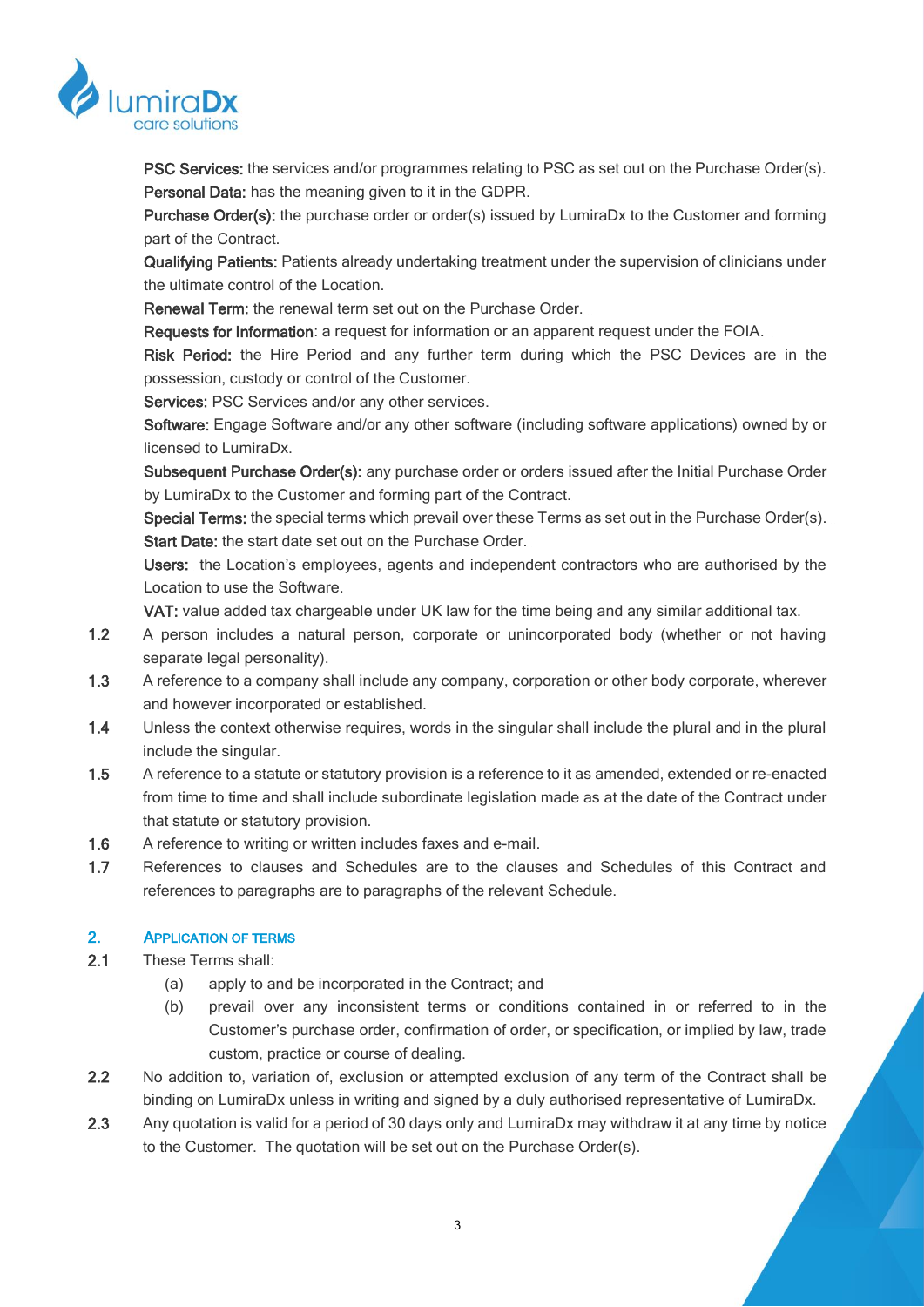

# 3. SCOPE OF CONTRACT

- 3.1 The Contract governs the relationship between the Customer and LumiraDx in respect of the provision of, as applicable:
	- (a) Software supplied by LumiraDx to the Location(s) and/or the Customer;
	- (b) Services provided to Patients; and
	- (c) the PSC Devices.
- 3.2 The Customer appoints LumiraDx:
	- (a) to provide the Software to the Location(s);
	- (b) (where applicable) to provide the PSC Services; and
	- (c) to process Patient Data on behalf of the Location(s),

subject to the Customer agreeing to abide by these Terms.

# 4. EULA

- 4.1 In consideration of the Customer agreeing to abide by these Terms, LumiraDx hereby agrees to grant to the Location(s) and/or the Customer (if it requests a licence on the Purchase Order(s)) a nonexclusive, non-transferable right to use the Software in accordance with the terms of the relevant EULA or the third party software owner's standard end user licence agreement.
- 4.2 The Customer acknowledges that the Users will be required to click the "Accept" button and agree to the terms of the EULA and/or the third party software owner's standard end user licence agreement before using the Software. In the event that a User clicks the "Do Not Agree" button, LumiraDx will prevent such User from accessing and using the Software.

# 5. SERVICES

- 5.1 The following provisions shall apply to Services offered to Qualifying Patients:
	- (a) the application/extent of Services shall be as set out in the Purchase Order(s);
	- (b) the Customer shall procure that, subject to a Qualifying Patient indicating an interest in proceeding with the Services and complying with the Patient Contract Terms, the Qualifying Patient's clinician carries out the required competency tests as defined in the Documentation;
	- (c) subject as provided in clause [6](#page-3-0) below, LumiraDx shall supply to the Customer the Devices (to the relevant Delivery Location) in consideration of the payment by the Customer to LumiraDx of the Device Fees; and
	- (d) the Customer shall pay to LumiraDx the Device Fees and additional support and training costs, if any, as set out in the Purchase Order(s) in accordance with clause [12.](#page-8-0)
- <span id="page-3-2"></span><span id="page-3-1"></span>5.2 The provisions of sub-clauses [5.1\(c\)](#page-3-1) and [5.1\(d\)](#page-3-2) shall not apply in the case of any Location or Qualifying Patient that already owns or leases an Approved Device.

# <span id="page-3-0"></span>6. SUPPLY OF DEVICES

- 6.1 Where the Devices being supplied are PSC Devices, the PSC Devices may either be (as confirmed on the Purchase Order(s)):
	- (a) sold to the Customer by LumiraDx, in which case the terms set out in Schedule 1 shall apply;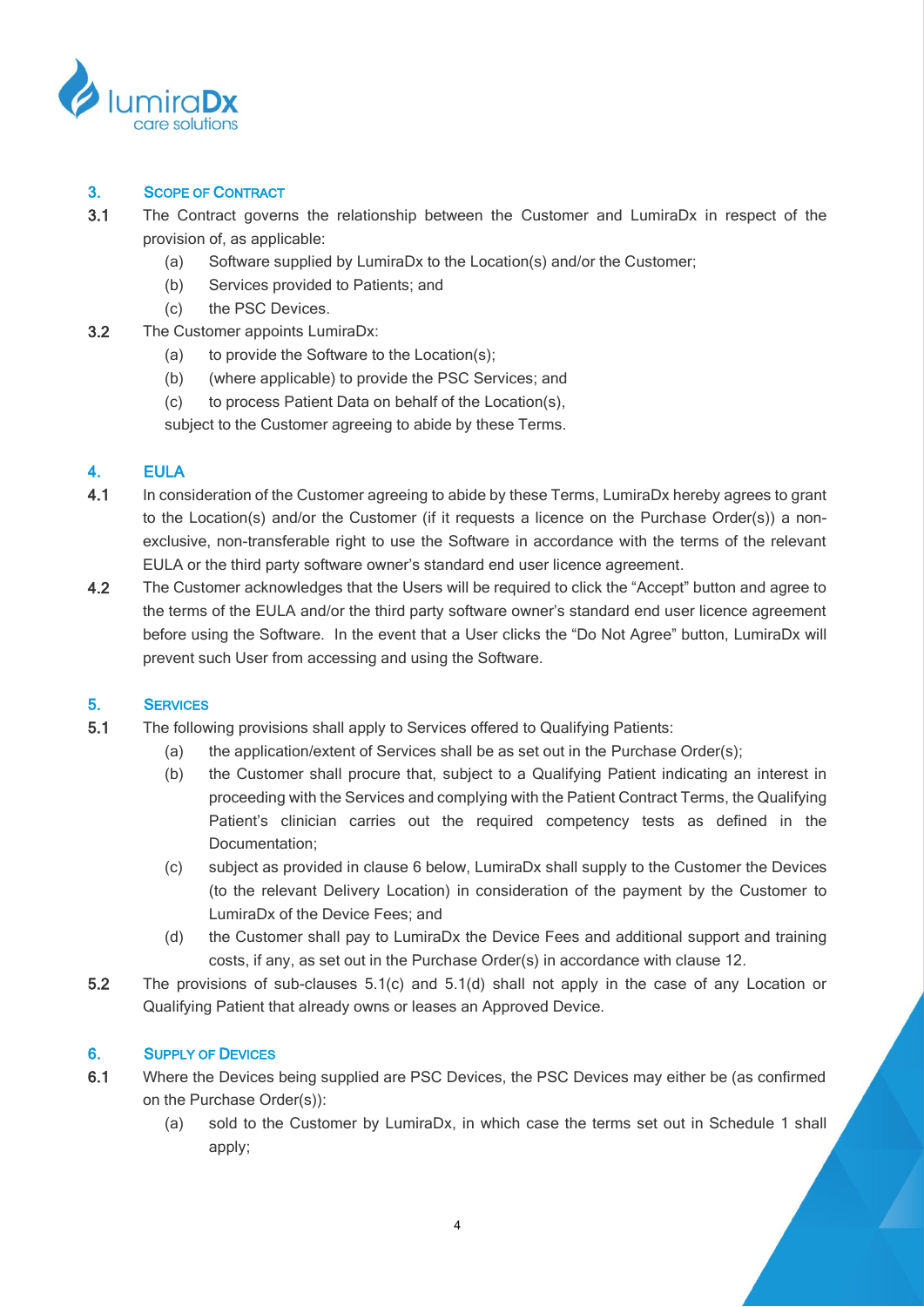

- (b) hired by the Customer from LumiraDx, in which case the terms set out Schedule 2 shall apply; or
- (c) already owned, or leased, by the Customer, Location or Qualifying Patient, provided always that the PSC Device is an Approved Device.
- 6.2 The following terms shall apply to any Devices which are sold or hired to the Customer by LumiraDx:
	- (a) LumiraDx agrees that it will store, at its premises, stocks of Devices until such Devices are ordered by Patients;
	- (b) following receipt of an order by a Patient, LumiraDx shall deliver the Device to the Delivery Location; and
	- (c) delivery of the Device shall be completed on delivery at the Delivery Location.
- 6.3 In the event of any product recall of any Devices, the Customer agrees that it shall cooperate with LumiraDX to enable it (and its third party suppliers) to fulfil its vigilance duties, in entirety, with respect to the Medical and IVD Device Directives 92/42/EEC and 98/79 EC.

# 7. CUSTOMER OBLIGATIONS

- 7.1 The Customer shall:
	- (a) ensure that the Software is only used for the purposes outlined in the EULA(s) or the third party software owner's standard end user licence agreement (if applicable):
	- (b) ensure that the Location(s) comply with the acceptable use policy, procedures and guidelines set out in the Documentation relating to the use of the Products;
	- (c) at all times co-operate with LumiraDx and provide information as may be reasonably required by LumiraDx;
	- (d) at all times comply with the Caldicott Principles in so far as it handles any patient-identifiable information;
	- (e) appoint the relevant representatives as set out on the Purchase Order(s);
	- (f) ensure that each of the Location(s) appoint the relevant representatives as set out on the Purchase Order(s);
	- (g) in the event that the Customer is a separate legal entity and processes Patient Data on behalf of the Location(s):
		- (i) enter into a written contract with each of the Location(s) (the Data Controller of the Patient Data) setting out the nature and purposes for which the Customer (acting as a Data Processor) is permitted to use the Patient Data, the duration for which the Customer is permitted to use the Patient Data, the security measures which must be put in place by the Customer and the procedures which must be followed if there is a security breach;
		- (ii) act only on documented instructions from the Location(s), including instructions to return or destroy the copies of the Patient Data held by the Customer at the end of the term of their contractual relationship;
		- (iii) at all times comply with its obligations under the Data Protection Legislation;
		- (iv) ensure that it has in place appropriate technical, contractual and organisational measures to ensure the security of the Patient Data and provide the Location(s) with all information necessary to demonstrate compliance with its obligations under the Data Protection Legislation;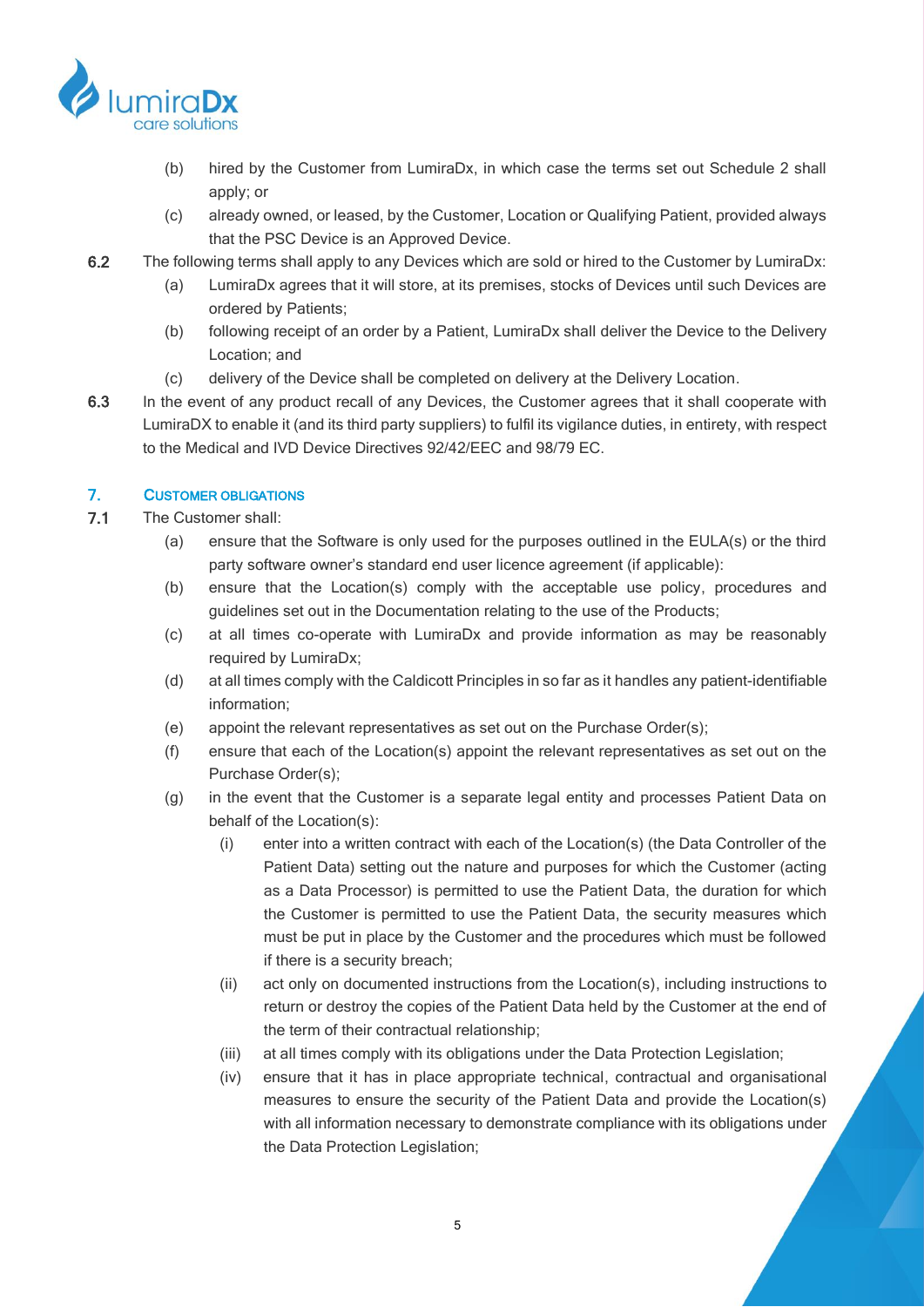

- (v) ensure it has appropriate measures in place to assist the Location(s) in complying with Patient rights under the Data Protection Legislation;
- (vi) maintain good information governance standards and practices, by complying with level 2 of the Information Governance Toolkit requirements;
- (vii) not disclose the Patient Data to any third party without obtaining the prior written consent of the Location(s);
- (viii) not sub-contract the processing of the Patient Data without obtaining the prior written consent of the Location(s). Such sub-contract must be on the same terms and impose the same data protection obligations on the sub-processor as those set out in the written contract between the Customer and Location(s); and
- (ix) not transfer the Patient Data outside the European Economic Area (EEA).
- 7.2 If LumiraDx's performance of its obligations under the Contract is prevented or delayed by any act or omission of the Customer or the Customer's agents, sub-contractors or employees, the Customer shall in all circumstances be liable to pay to LumiraDx on demand all reasonable costs, charges or losses sustained or incurred by it, subject to LumiraDx confirming such costs, charges and losses to the Customer in writing.
- 7.3 The Customer shall not, without the prior written consent of LumiraDx, at any time from the date of the Contract to the expiry of six months after termination of the Contract, solicit or entice away from LumiraDx or employ or attempt to employ any person who is, or has been, engaged as an employee or sub-contractor of LumiraDx.
- 7.4 The Customer shall be liable for all acts and omissions of the Location(s) and shall indemnify LumiraDx against all costs, expenses, claims, loss or damage incurred or suffered by LumiraDx, or for which LumiraDx may become liable (whether direct, indirect or consequential and including any economic loss or other loss of profits, business or goodwill) arising out of any act or omission of the Location(s).

# <span id="page-5-0"></span>8. DATA PROTECTION

- <span id="page-5-2"></span>8.1 LumiraDx and the Customer shall duly observe and comply with all applicable obligations under the Data Protection Legislation which arise in connection with the Contract. This clause [8](#page-5-0) is in addition to, and does not relieve, remove or replace, a party's obligations under the Data Protection Legislation.
- <span id="page-5-1"></span>8.2 LumiraDx may use Personal Data relating to the Customer's employees, agents and independent contractors in accordance with its privacy policy as displayed on its website from time to time. For the purposes of this clause [8.2,](#page-5-1) LumiraDX is the Data Controller of such Personal Data.
- 8.3 The parties acknowledge that for the purposes of the Data Protection Legislation, the Location(s) (who may also be the Customer) is the Data Controller and LumiraDx is the Data Processor of the Patient Data and other related Personal Data provided by the Location(s) to LumiraDx for processing in accordance with clauses [8.5](#page-6-0) and [8.6.](#page-6-1) Schedule 3 sets out the scope, nature and purpose of processing by LumiraDx, the duration of the processing and the types of Personal Data and categories of Data Subject (as defined in the Data Protection Legislation).
- 8.4 Without prejudice to the generality of clause [8.1,](#page-5-2) the Customer will ensure that it has all necessary appropriate consents and notices in place to enable lawful transfer of the Personal Data to LumiraDx for the duration and purposes of the Contract.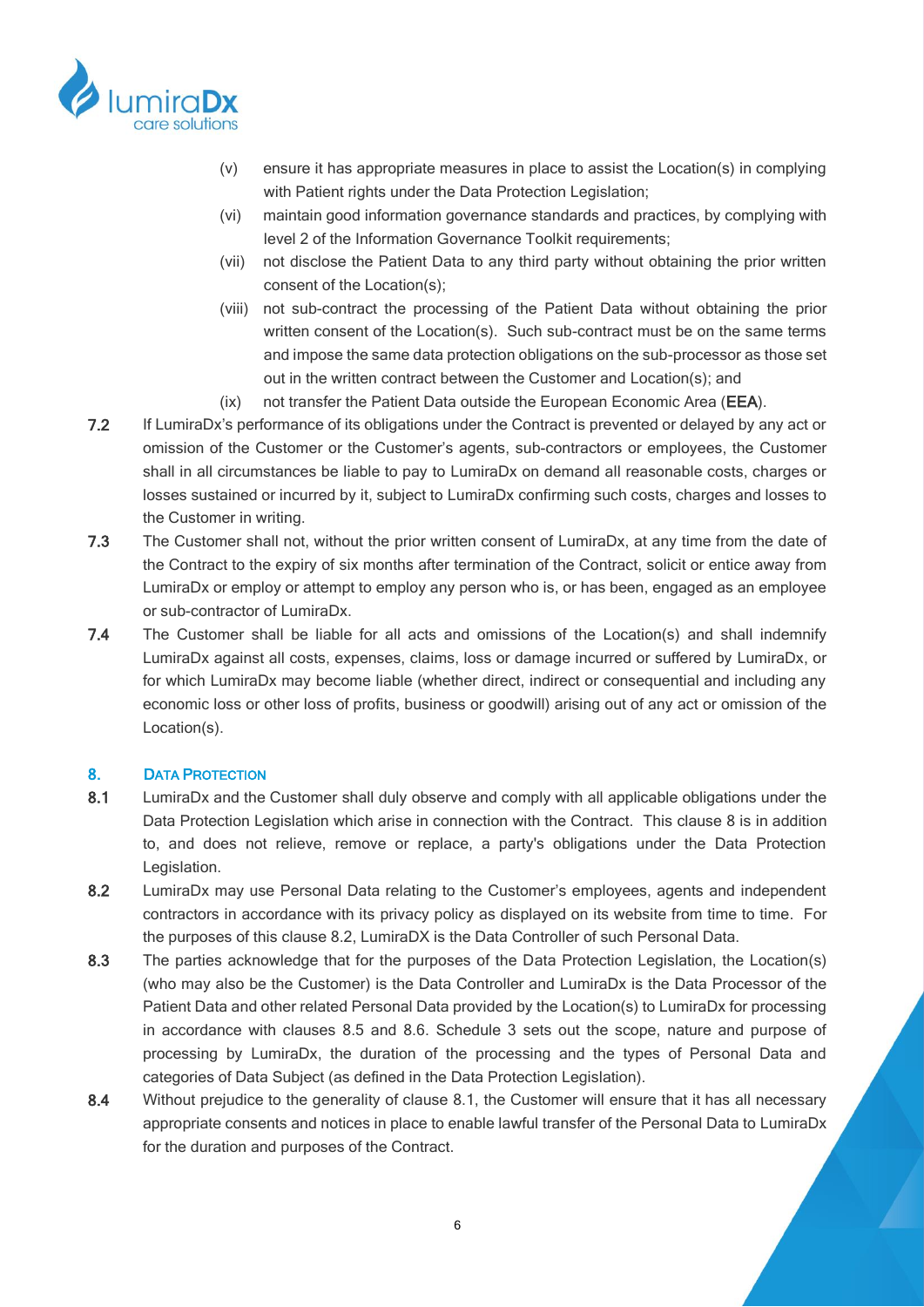

- <span id="page-6-0"></span>8.5 Notwithstanding the general obligation in clause [8.1,](#page-5-2) where LumiraDx is processing Personal Data as a Data Processor for the Location(s), LumiraDx shall:
	- (a) only process that Personal Data on the written instructions of the Customer unless LumiraDx is required by the laws of any member of the European Union or by the laws of the European Union applicable to LumiraDx to process Personal Data (Applicable Laws). Where LumiraDx is relying on Applicable Laws as the basis for processing Personal Data, LumiraDx shall promptly notify the Customer of this before performing the processing required by the Applicable Laws unless those Applicable Laws prohibit LumiraDx from so notifying the Customer;
	- (b) ensure that it has in place appropriate technical, contractual and organisational measures to protect against unauthorised or unlawful processing of the Personal Data and against accidental loss or destruction of, or damage to, the Personal Data, appropriate to the harm that might result from the unauthorised or unlawful processing or accidental loss, destruction or damage and the nature of the data to be protected, having regard to the state of technological development and the cost of implementing any measures;
	- (c) ensure that all personnel who have access to and/or process Personal Data are obliged to keep the Personal Data confidential;
	- (d) assist the Customer, at the Customer's cost, in responding to any request from a data subject and in ensuring compliance with its obligations under the Data Protection Legislation with respect to security, breach notifications, impact assessments and consultations with supervisory authorities or regulators;
	- (e) notify the Customer without undue delay on becoming aware of a breach of Personal Data;
	- (f) ensure it does not knowingly or negligently do or omit to do anything which places the Location in breach of the Location's obligations under the Data Protection Legislation;
	- (g) maintain complete and accurate written records and information of its Personal Data processing activities to demonstrate compliance with this clause [8](#page-5-0) and clause 10; and
	- (h) not transfer any Personal Data outside the EEA unless the Customer's prior written consent is obtained and appropriate safeguards have been put in place. The Customer agrees that Personal Data relating to the Customer's employees, agents or independent contractors may be transferred outside the EEA provided that appropriate safeguards in relation to the transfer are in place and LumiraDx ensures that an adequate level of protection is provided to all Personal Data transferred.
- <span id="page-6-1"></span>8.6 The Customer consents (or where the Customer is a separate legal entity to the Locations(s), the Customer shall obtain the consent of the Location(s)) to LumiraDx appointing third party data repository providers (which includes any member of the LumiraDx Group), third party mobile application providers and third party delivery providers as a third party processor of Personal Data under the Contract. LumiraDx confirms that it has entered or (as the case may be) will enter with the third party processor into a written agreement substantially on that third party's standard terms of business. As between the Customer and LumiraDx, LumiraDx shall remain fully liable for all acts or omissions of any third party processor appointed by it pursuant to this clause [8.6.](#page-6-1)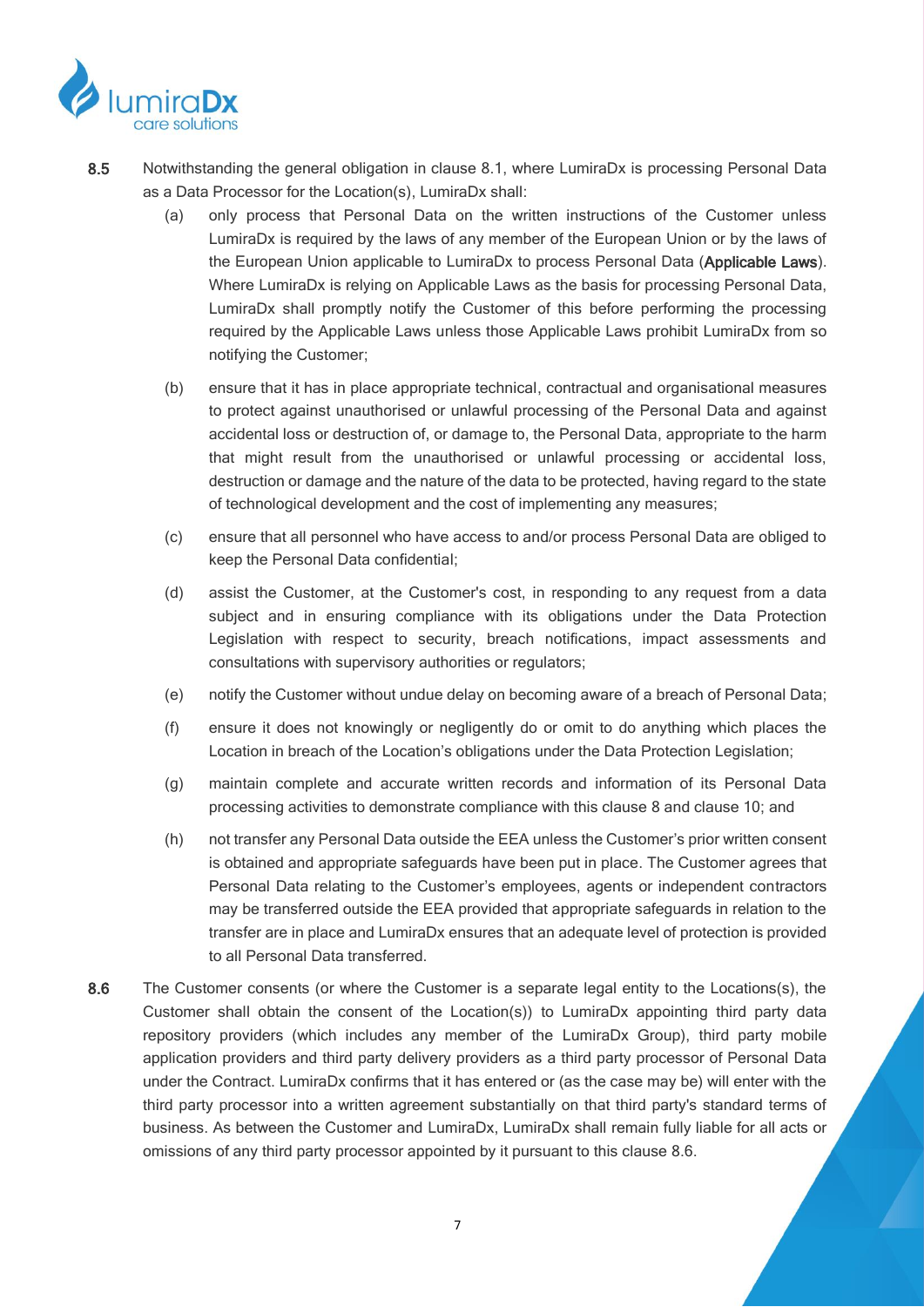

# 9. ANONYMISED DATA

The Customer agrees that LumiraDx may create anonymised data from the Patient Data inputted into the Software by the Location(s) provided that ISB1523 Anonymisation Standards for Publishing Health Care Data is observed.

## 10. PERSONAL AND PATIENT DATA

- 10.1 LumiraDx, and any member of the LumiraDx Group, is permitted to use the Patient Data, which it processes on behalf of the Location(s), for the following purposes:
	- (a) to provide the Products and Services to the Customer, the Location(s) or the Patients (as the case maybe);
	- (b) support, maintenance and patient safety (including the investigation of faults);
	- (c) to improve the performance or features of the Software;
	- (d) to provide feedback to the Location(s) and/or Patient and improve the performance of the service that the Location(s) provide; Such feedback may also be disclosed to the Customer, provided that a suitable data sharing agreement has been entered into between the Location(s) and Customer;
	- (e) to improve or develop any Devices, Services or Software;
	- (f) to improve the understanding, treatment, outcomes and choice for Patients and healthcare professionals; and
	- (g) to comply with any relevant statutory or regulatory requirement imposed on LumiraDx from time to time.
- 10.2 LumiraDx may only use the Patient Data for the Term (as defined in clause [17.1\)](#page-10-0). At the end of the Term, and at the written direction of the Customer, LumiraDx shall return (to the Customer or the Location(s)) or destroy copies of any Patient Data (unless a longer retention period is required by Applicable Law). The Customer acknowledges and agrees that it may be required to store copies of the Patient Data after the end of the Term for the purpose of complying with Applicable Law relating to clinical data and preventing clinical risks.

### <span id="page-7-0"></span>11. FREEDOM OF INFORMATION

- 11.1 LumiraDx acknowledges that the Customer may be subject to the requirements of the FOIA and shall assist and co-operate with the Customer (at the Customer's expense) to enable the Customer to comply with these information disclosure requirements.
- 11.2 LumiraDx shall:
	- (a) transfer any Request for Information to the Customer as soon as practicable after receipt and in any event within five days of receiving a Request for Information;
	- (b) provide the Customer with a copy of all Information in its possession or power in the form that the Customer requires within ten days (or such other period as the Customer may specify) of the Customer requesting that Information; and
	- (c) provide all necessary assistance as reasonably requested by the Customer to enable the Customer to respond to a Request for Information within the time for compliance set out in section 10 of the FOIA.
- 11.3 In no event shall LumiraDx respond directly to a Request for Information.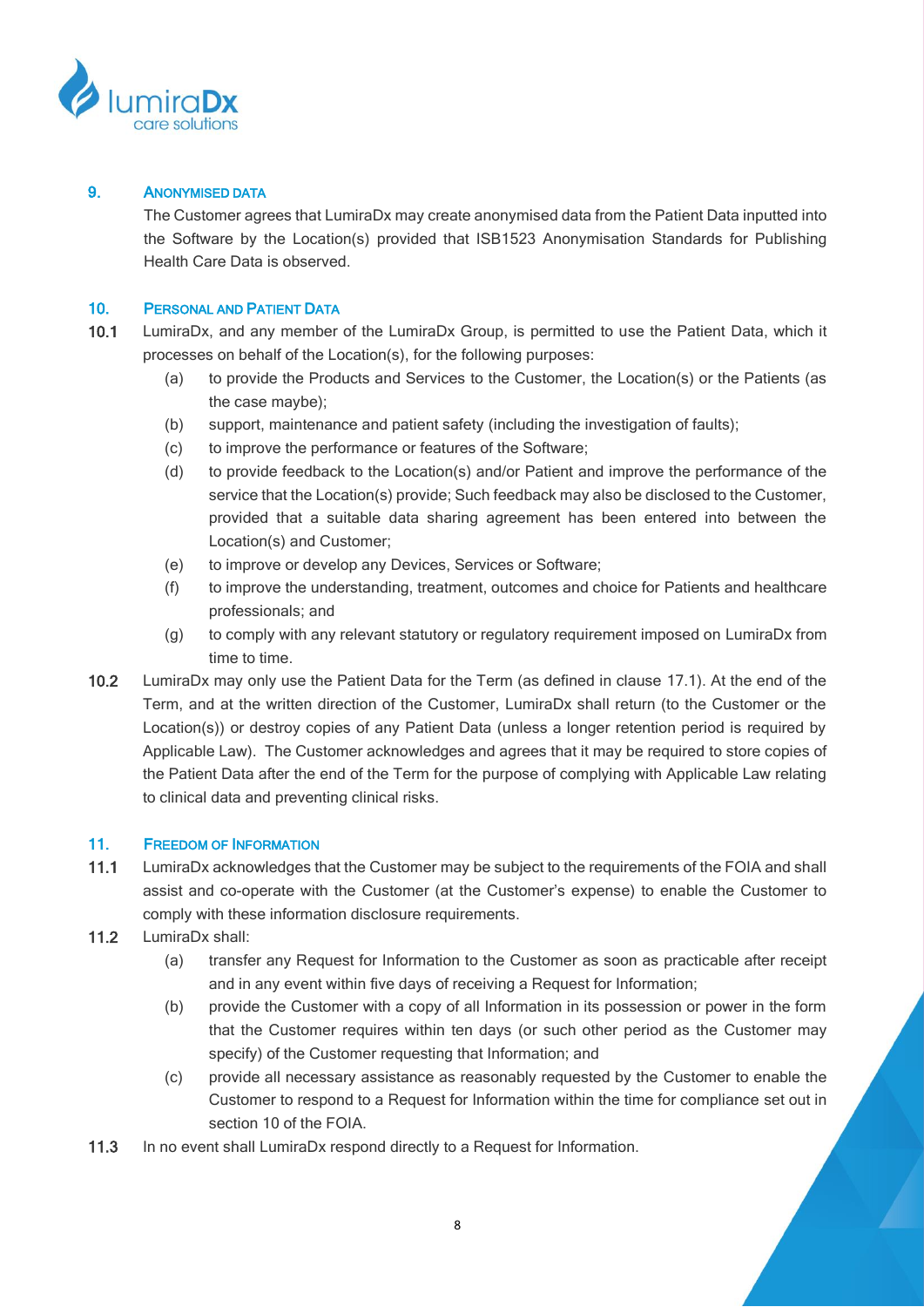

# <span id="page-8-0"></span>12. PRICE AND PAYMENT

- 12.1 The Licence Fees and the Device Fees shall be as stated on the Purchase Order(s). The Licence Fees and Device Fees are payable by the Customer on the payment dates set out on the Purchase Order(s). The Customer shall pay the Licence Fees and the Device Fees to LumiraDx in accordance with this clause [12.](#page-8-0)
- 12.2 The Device Fees exclude the costs and charges relating to packaging, insurance and transport of the Devices.
- 12.3 All amounts, Licence Fees and Device Fees stated or referred to in the Contract:
	- (a) shall be payable in pounds sterling; and
	- (b) are non-cancellable and non-refundable.
- 12.4 LumiraDx may invoice the Customer for the Licence Fees and the Device Fees at any time after the Start Date. The Customer shall pay each invoice submitted to it by LumiraDx in full, and in cleared funds within 30 days of receipt. Time for payment of the Licence Fees and the Device Fees shall be of the essence of the Contract.
- <span id="page-8-1"></span>12.5 If LumiraDx has not received payment within 30 days after the due date, and without prejudice to any other rights and remedies of LumiraDx:
	- (a) LumiraDx may, contact the Location(s) and request that the Location(s) pay the outstanding Licence Fee and/or Device Fee. In the event that the Location(s) pays outstanding Licence Fee and/or Device Fee, the Contract will continue in full force and effect, as if it had been entered into between LumiraDx and the Location(s), to the exclusion of the Customer. In complying with this clause [12.5\(a\),](#page-8-1) LumiraDx does not waive any breach of these Terms or default under these Terms by the Customer;
	- (b) in the event of non-payment of the Licence Fees, LumiraDx may, without liability to the Customer, disable the Location'(s) and/or Customer's access to all or part of the Software and suspend the provision of any Services on providing reasonable prior written notice to the Customer and LumiraDx shall be under no obligation to provide any or all of the Software or the Services while the outstanding Licence Fees remain unpaid;
	- (c) in the event that the Location does not pay the outstanding Licence Fee or Device Fee in accordance with clause [12.5\(a\)](#page-8-1) above interest shall accrue on a daily basis on such due amounts at an annual rate equal to 3% over the then current base lending rate of Barclays Bank plc from time to time, commencing on the due date and continuing until fully paid, whether before or after judgment.
- <span id="page-8-3"></span>12.6 All amounts and fees stated or referred to in these Terms are exclusive of value added tax, which shall be added to LumiraDx's invoice(s) at the appropriate rate.
- 12.7 All amounts due under this agreement shall be paid in full without any set-off, counterclaim, deduction or withholding (other than any deduction or withholding of tax as required by law).
- 12.8 LumiraDx shall be entitled to increase the Licence Fees, the Device Fees and the fees payable for additional Patient Records and additional Devices upon providing one months' prior notice to the Customer.
- <span id="page-8-2"></span>12.9 All sums payable to LumiraDx under the Contract shall become due immediately on termination, despite any other provision of the Contract. This clause [12.9](#page-8-2) is without prejudice to any right to claim for interest under the law, or any right under the Contract.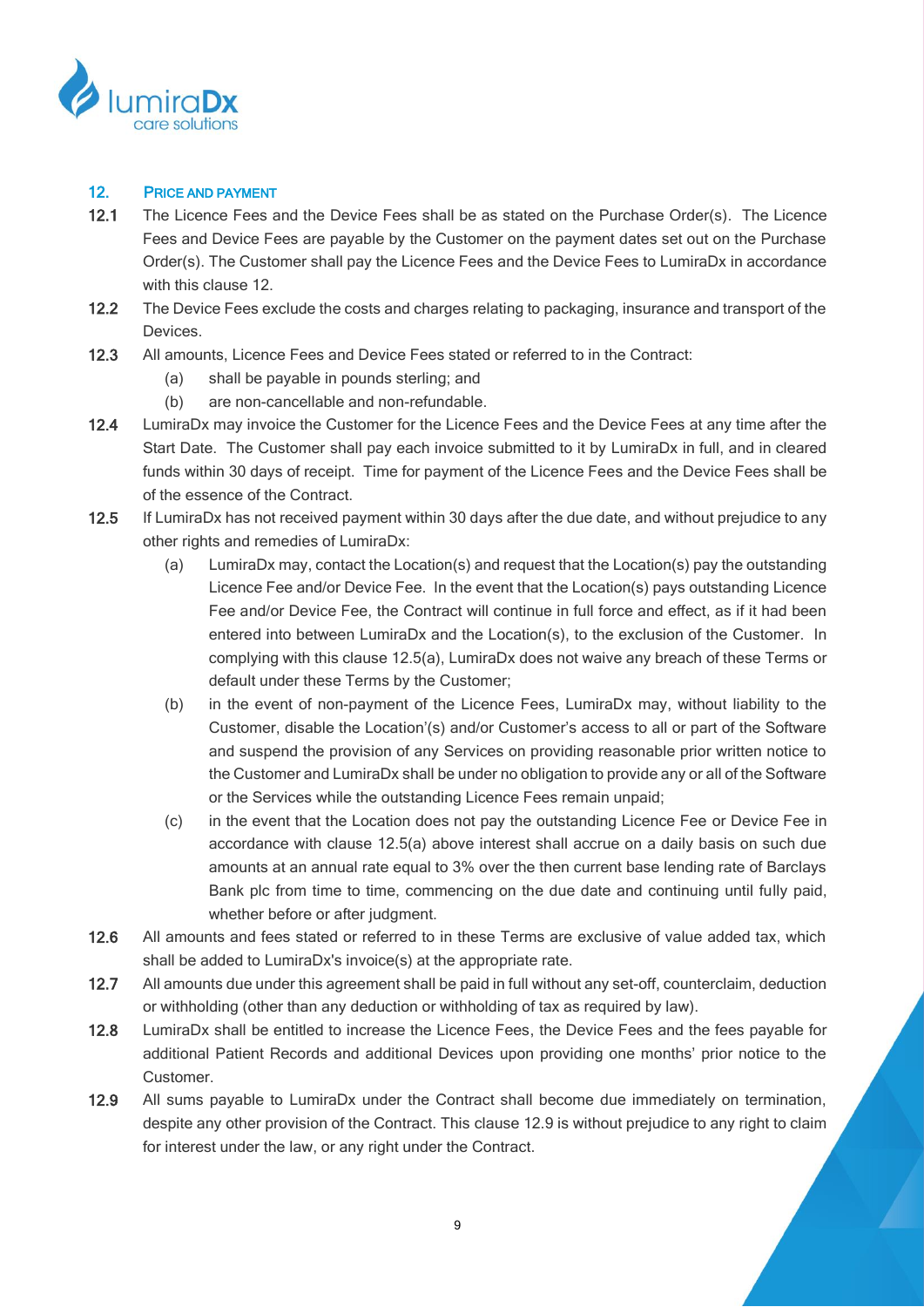

#### 13. ADDITIONAL PATIENT RECORDS

The Customer may from time to time purchase additional Patient Records in excess of the number set out on the Purchase Order. Following receipt of a written order from the Customer, LumiraDx shall allow the Location(s) to use the Software to upload additional Patient Records in accordance with the terms of the relevant EULA.

# 14. LIMITATION OF LIABILITY

- 14.1 The Customer agrees that the Location(s) and/or Customer (if relevant) will assume sole responsibility for results obtained from the use of the Software by the Location(s) and/or Customer or the use of any Device by a Patient, and for conclusions drawn from such use. LumiraDx shall have no liability for any damage caused by errors or omissions in any information provided by the Location(s) or the Patient, or any actions taken by LumiraDx at the Location(s)' direction.
- 14.2 If any Device should prove to be not fit for its intended purpose within 12 months of the date of the relevant invoice (or with their expiry date if earlier or later) when stored and used correctly, LumiraDx will either replace or, at its sole option, refund the purchase price but shall have no liability to the Customer for any other consequential loss, damage or expense.
- 14.3 LumiraDx shall not be liable whether in tort (including for negligence or breach of statutory duty), contract, misrepresentation, restitution or otherwise for any loss of income, loss of profits or contracts, loss of business, business interruption, loss of money or anticipated savings, loss of or depletion of opportunity, goodwill, reputation and/or similar losses or loss or corruption of data or information, or pure economic loss, or for any special, indirect or consequential loss, costs, damages, charges or expenses however arising under the Contract.
- 14.4 Other than the losses set out in clause 14.3 (for which LumiraDx is not liable), LumiraDx's total aggregate liability in contract, tort (including negligence or breach of statutory duty), misrepresentation, restitution or otherwise, arising in connection with the performance or contemplated performance of the Contract shall be limited to the total fees paid by the Customer to LumiraDx during the 12 months immediately preceding the date on which the claim arose.
- 14.5 Nothing in these Terms excludes LumiraDx's liability for:
	- (a) death or personal injury caused by negligence;
	- (b) for fraud or fraudulent misrepresentation;
	- (c) where the Devices have been sold to the Customer, breach of the terms implied by section 12 of the Sale of Goods Act 1979; or
	- (d) any other matter in respect of which it would be unlawful for LumiraDx to exclude or restrict liability.
- 14.6 These Terms sets out the full extent of LumiraDx's liabilities. Except as expressly stated in these Terms, there are no conditions, warranties, representations or other terms, express or implied, that are binding on LumiraDx. Any condition, warranty, representation or other terms implied into, or incorporated in, the Contract whether by statute, common law or otherwise, is excluded to the fullest extent permitted by law.
- 14.7 The Customer agrees to indemnify and hold LumiraDx harmless from and against any claims, costs, expenses, and damages arising out of the abnormal or improper use, misuse or neglect of the Devices or any breach of these Terms or default on the part of the Customer.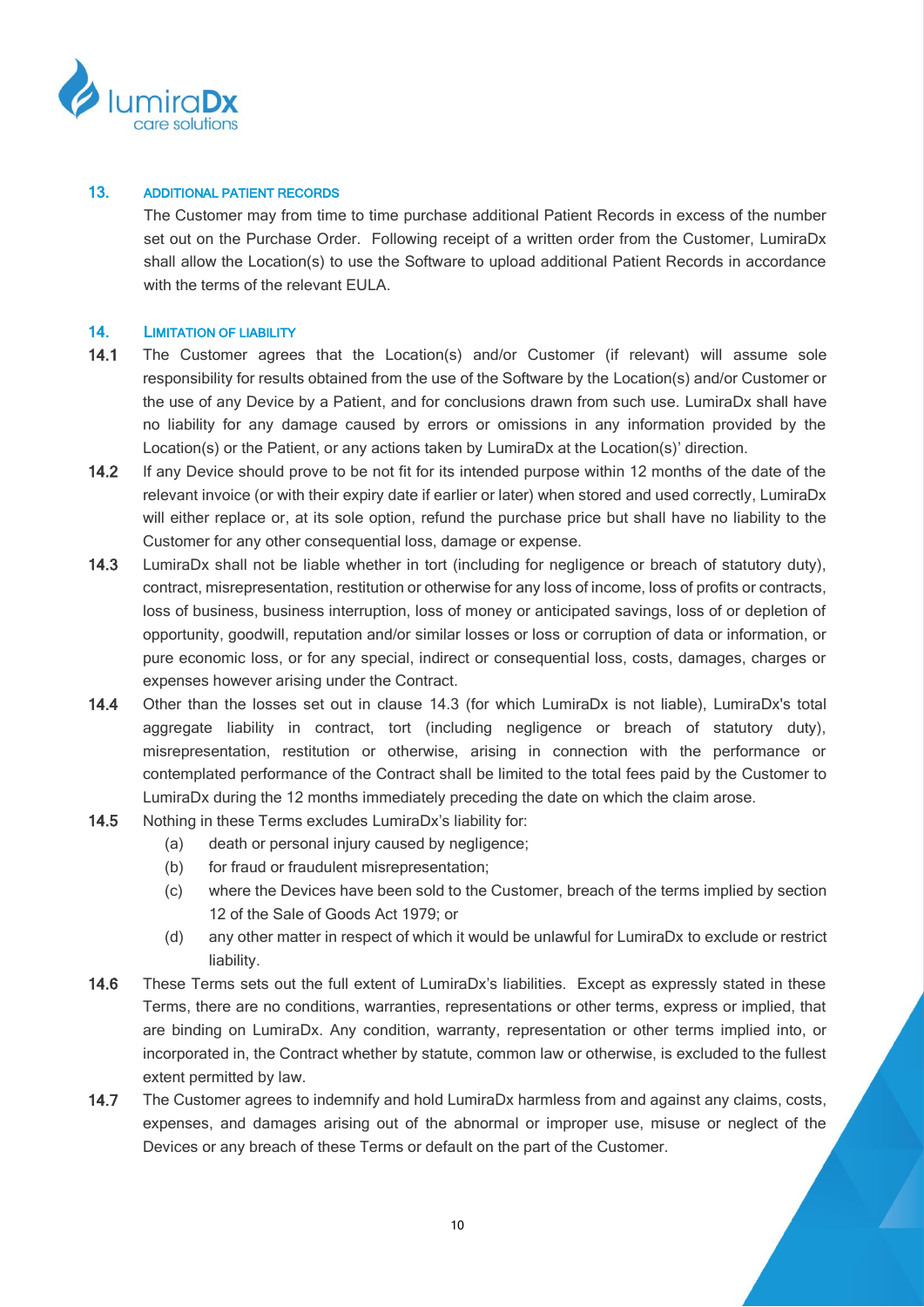

# 15. PROPRIETARY RIGHTS

The Customer acknowledges that LumiraDx and/or its licensors own all Intellectual Property Rights in the Software. Except as expressly stated herein, this Contract does not grant the Customer any rights to, or in, patents, copyrights, database rights, trade secrets, trade names, trade marks (whether registered or unregistered), or any other rights or licences in respect of the Software.

# <span id="page-10-3"></span>16. CONFIDENTIALITY

- <span id="page-10-2"></span>16.1 Subject to clause [16.2,](#page-10-1) the parties shall keep confidential the Confidential Information of the other party and shall use all reasonable endeavours to prevent their representatives from making any disclosure to any person of the Confidential Information.
- <span id="page-10-1"></span>16.2 Clause [16.1 s](#page-10-2)hall not apply to any disclosure of information:
	- (a) required by any applicable law, provided that clause [11](#page-7-0) shall apply to any disclosures required under the FOIA;
	- (b) that is reasonably required by persons engaged by a party in the performance of that party's obligations under the Contract;
	- (c) where a party can demonstrate that such information is already generally available and in the public domain otherwise than as a result of a breach of clause [16.1;](#page-10-2)
	- (d) which is already lawfully in the possession of the receiving party, prior to its disclosure by the disclosing party, and the disclosing party is not under any obligation of confidence in respect of that information;
	- (e) by a party when the other party has given its prior written consent to disclosure.
- 16.3 This condition [16](#page-10-3) shall survive termination of the Contract, however arising.

# <span id="page-10-4"></span>17. TERM AND TERMINATION

- <span id="page-10-0"></span>17.1 The Contract shall commence on the Start Date and shall, unless otherwise terminated as provided in this clause [17,](#page-10-4) continue for the Initial Term and, thereafter, shall be automatically renewed for successive Renewal Terms, unless:
	- (a) the Customer notifies LumiraDx, in writing, at least 60 days before the end of the Initial Term or any Renewal Term; or
	- (b) otherwise terminated in accordance with these Terms.
	- and the Initial Term together with any subsequent Renewal Term shall constitute the Term.
- 17.2 The Customer acknowledges that LumiraDx, without liability to the Customer, may terminate a EULA or a third party software owner's standard end user licence agreement with one or more of the Locations or the Customer in accordance with the terms of the relevant EULA or the third party software owner's standard end user licence agreement. Termination of a EULA or the third party software owner's standard end user licence agreement shall not affect any other EULA or third party software owner's standard end user licence agreement granted to other Locations or the Customer pursuant to this Contract.
- 17.3 Without affecting any other right or remedy available to it, either party may terminate the Contract with immediate effect by giving written notice to the other party if: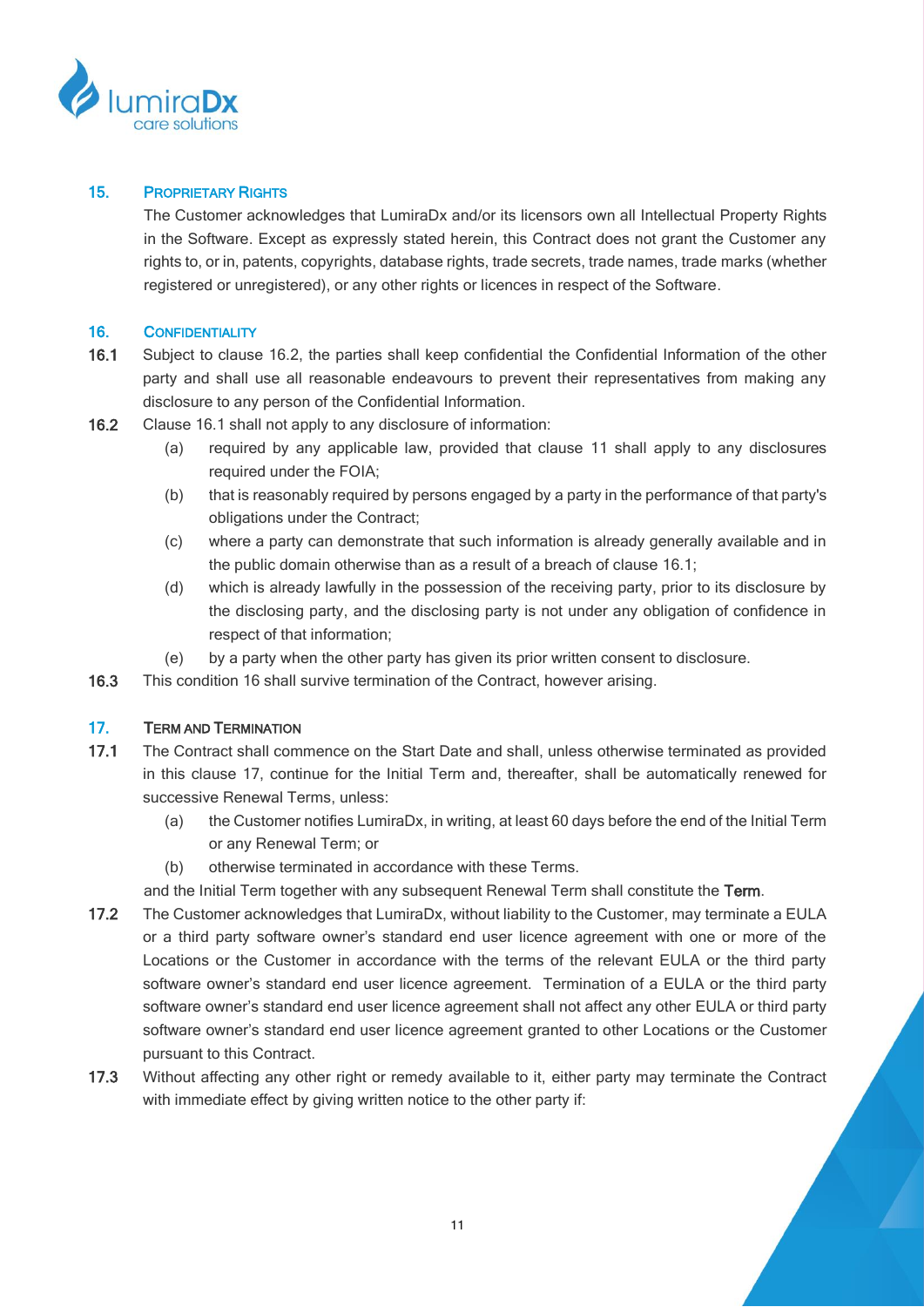

- (a) the other party fails to pay any amount due under the Contract on the due date for payment and remains in default not less than 30 days after being notified in writing to make such payment;
- (b) the other party commits a material breach of any other term of the Contract which breach is irremediable or (if such breach is remediable) fails to remedy that breach within a period of 30 days after being notified in writing to do so;
- <span id="page-11-0"></span>(c) the other party suspends, or threatens to suspend, payment of its debts or is unable to pay its debts as they fall due or admits inability to pay its debts or is deemed unable to pay its debts within the meaning of section 123 of the Insolvency Act 1986;
- <span id="page-11-1"></span>(d) a petition is filed, a notice is given, a resolution is passed, or an order is made, for or in connection with the winding up of that other party other than for the sole purpose of a scheme for a solvent amalgamation of that other party with one or more other companies or the solvent reconstruction of that other party;
- <span id="page-11-2"></span>(e) an application is made to court, or an order is made, for the appointment of an administrator, or if a notice of intention to appoint an administrator is given or if an administrator is appointed, over the other party;
- <span id="page-11-3"></span>(f) a person becomes entitled to appoint a receiver over the assets of the other party or a receiver is appointed over the assets of the other party; or
- (g) the other party suspends or ceases, or threatens to suspend or cease, carrying on all or a substantial part of its business;
- <span id="page-11-4"></span>17.4 Upon termination of this agreement, however caused the Customer shall pay to LumiraDx on demand:
	- (a) all Device Fees and other sums due but unpaid at the date of such demand together with any interest accrued pursuant to clause [12.5\(c\);](#page-8-3) and
	- (b) any costs and expenses incurred by LumiraDx in recovering the Devices and/or in collecting any sums due under the Contract (including any storage, insurance, repair, transport, legal and remarketing costs).
- 17.5 Any provision of the Contract that expressly or by implication is intended to come into or continue in force on or after termination of the Contract shall remain in full force and effect.
- 17.6 Termination or expiry of the Contract shall not affect any rights, remedies, obligations or liabilities of the parties that have accrued up to the date of termination or expiry, including the right to claim damages in respect of any breach of the Contract which existed at or before the date of termination or expiry.

### 18. PRECEDENCE OF DOCUMENTS

In the event of, and only to the extent of, any conflict or inconsistency between the terms of the Contract, such conflict or inconsistency shall be resolved according to the following order of priority:

- (a) the Purchase Order(s);
- (b) these Terms; and
- (c) the terms of the EULA(s) or the third party software owner's standard end user licence agreement. In the event that LumiraDx grants a licence to use more than one piece of Software, the order of priority shall reflect the order in which the Software is listed on the Purchase Order.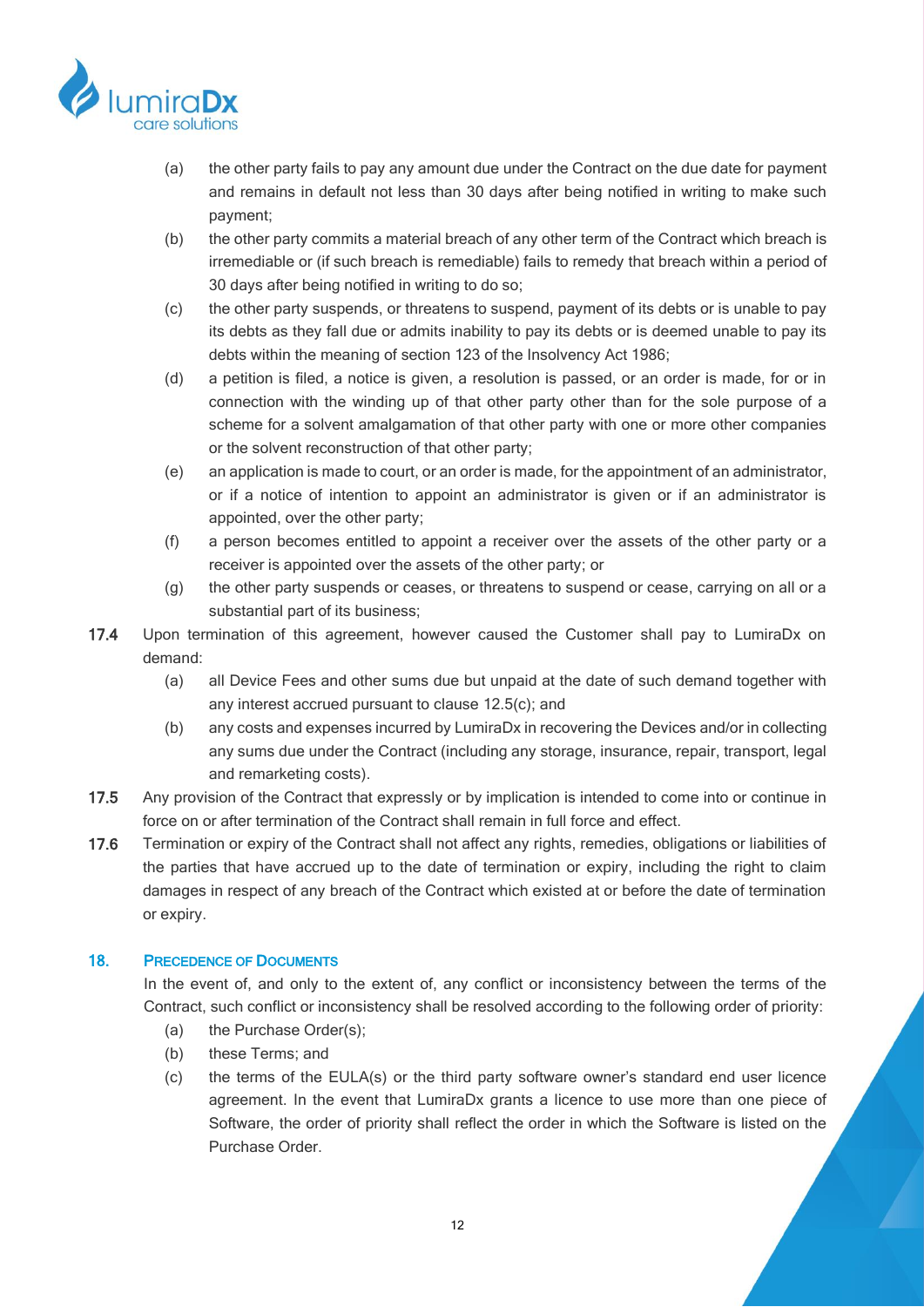

#### 19. FORCE MAJEURE

LumiraDx shall have no liability to the Customer under the Contract if it is prevented from or delayed in performing its obligations under the Contract, or from carrying on its business, by acts, events, omissions or accidents beyond its reasonable control, including, without limitation, strikes, lock-outs or other industrial disputes (whether involving the workforce of LumiraDx or any other party), failure of a utility service or transport or telecommunications network, act of God, war, riot, civil commotion, malicious damage, compliance with any law or governmental order, rule, regulation or direction, accident, breakdown of plant or machinery, fire, flood, storm or default of suppliers or sub-contractors, provided that the Licensee is notified of such an event and its expected duration.

#### 20. WAIVER

No failure or delay by a party to exercise any right or remedy provided under the Contract or by law shall constitute a waiver of that or any other right or remedy, nor shall it prevent or restrict the further exercise of that or any other right or remedy. No single or partial exercise of such right or remedy shall prevent or restrict the further exercise of that or any other right or remedy.

#### 21. SEVERANCE

- 21.1 If any provision (or part of a provision) of the Contract is found by any court or administrative body of competent jurisdiction to be invalid, unenforceable or illegal, the other provisions shall remain in force.
- 21.2 If any invalid, unenforceable or illegal provision would be valid, enforceable or legal if some part of it were deleted, the provision shall apply with whatever modification is necessary to give effect to the commercial intention of the parties.

#### 22. ENTIRE CONTRACT

- 22.1 The Contract constitutes the entire Contract between the parties and supersedes and extinguishes all previous Contracts, promises, assurances, warranties, representations and understandings between them, whether written or oral, relating to its subject matter.
- 22.2 Each party acknowledges that in entering into this Contract it does not rely on any statement, representation, assurance or warranty (whether made innocently or negligently) that is not set out in the Contract.

#### 23. ASSIGNMENT

- 23.1 The Customer shall not, without the prior written consent of LumiraDx, assign, transfer, charge, subcontract or deal in any other manner with all or any of its rights or obligations under the Contract.
- 23.2 LumiraDx may at any time assign, transfer, charge, sub-contract or deal in any other manner with all or any of its rights or obligations under the Contract.

### 24. THIRD PARTY RIGHTS

No one other than a party to this Contract, their successors and permitted assignees and any member of the LumiraDx Group, shall have any right to enforce any of its terms.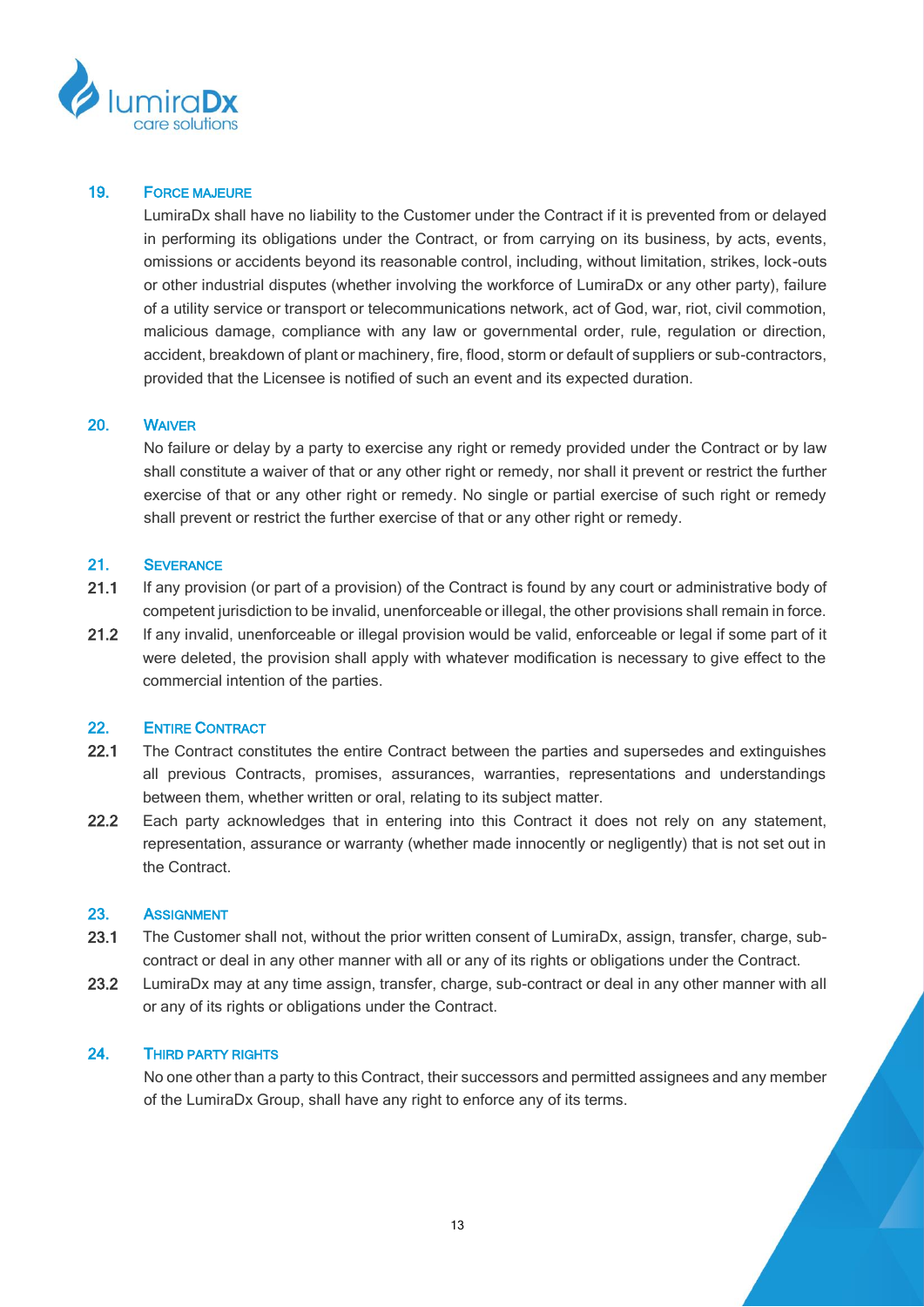

# 25. NOTICES

- 25.1 Any notice required to be given under this Contract shall be in writing and shall be delivered by hand or sent by pre-paid first-class post or recorded delivery post to the other party at its postal address set out on the Purchase Order(s), or such other address as may have been notified by that party for such purposes.
- 25.2 A correctly addressed notice sent by pre-paid first-class post or recorded delivery post shall be deemed to have been received at the time at which it would have been delivered in the normal course of post.

### 26. GOVERNING LAW AND JURISDICTION

- 26.1 This Contract and any dispute or claim arising out of or in connection with it or its subject matter or formation (including non-contractual disputes or claims) shall be governed by and construed in accordance with the law of England and Wales.
- 26.2 Each party irrevocably agrees that the courts of England and Wales shall have exclusive jurisdiction to settle any dispute or claim arising out of or in connection with this Contract or its subject matter or formation (including non-contractual disputes or claims).

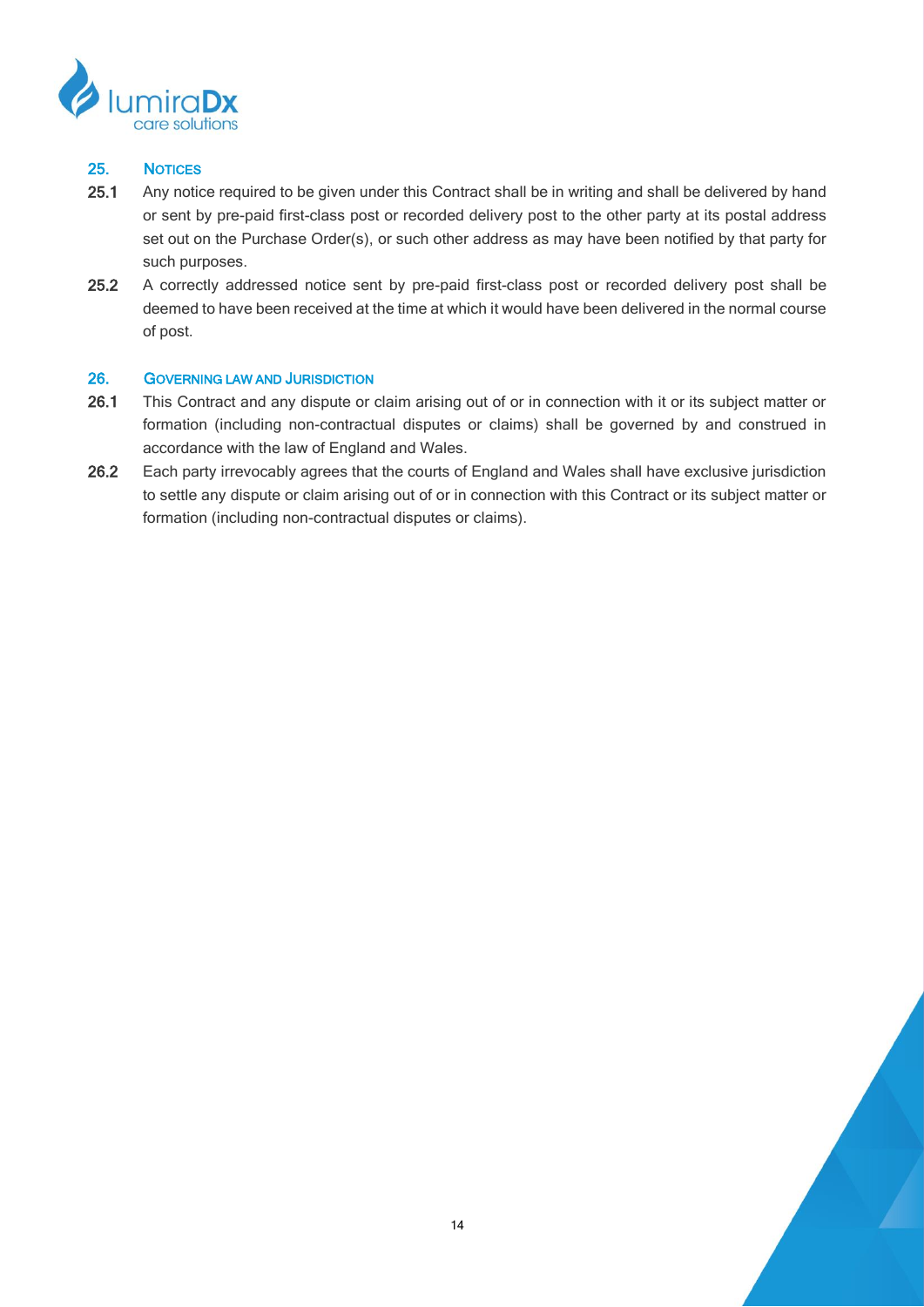

# SCHEDULE 1

### Device Sale Terms

### 1. DEVICE SALES

If confirmed on the Purchase Order(s), LumiraDx shall sell the Devices to the Customer subject to the terms of this Schedule 1. For the avoidance of doubt, the number and type of Devices to be supplied by LumiraDx shall be as set out on the Purchase Order(s).

### 2. TITLE AND RISK

- 2.1 The risk of damage to or loss of the Devices shall pass to the Customer on completion of delivery at the Delivery Location.
- 2.2 The title to the Devices shall pass to the Customer only on payment in full (in cash or cleared funds) of the Device Fees.
- <span id="page-14-0"></span>2.3 Until title to the Devices has passed to the Customer, the Customer shall:
	- (a) not remove, deface or obscure any identifying mark on or relating to the Devices;
	- (b) maintain the Devices in satisfactory condition and keep it insured against all risks for its full price from the date of delivery; and
	- (c) notify LumiraDx immediately if it becomes subject to any of the events listed in clauses [17.3\(c\),](#page-11-0) [17.3\(d\),](#page-11-1) [17.3\(e\),](#page-11-2) [17.3\(f\)](#page-11-3) or [17.3\(g\).](#page-11-4)
- 2.4 LumiraDx may recover Devices in which title has not passed to the Customer. The Customer irrevocably licenses LumiraDx, its officers, employees and agents, to enter any premises of the Customer, in order to satisfy itself that the Customer is complying with the obligations in paragraph [2.3](#page-14-0) of this Schedule 1 and to recover any Devices in which property has not passed to the Customer.

### 3. MANUFACTURER'S WARRANTIES

- 3.1 To the extent that the benefit of any warranties made by the manufacturer the Devices can be assigned to the Customer, LumiraDx shall, if requested by the Customer and at cost of the Customer, assign them to the Customer.
- 3.2 Until such assignment, LumiraDx shall co-operate with the Customer in any reasonable arrangements to provide the Customer with the benefit of such warranties at the cost of and for the benefit of the Customer.

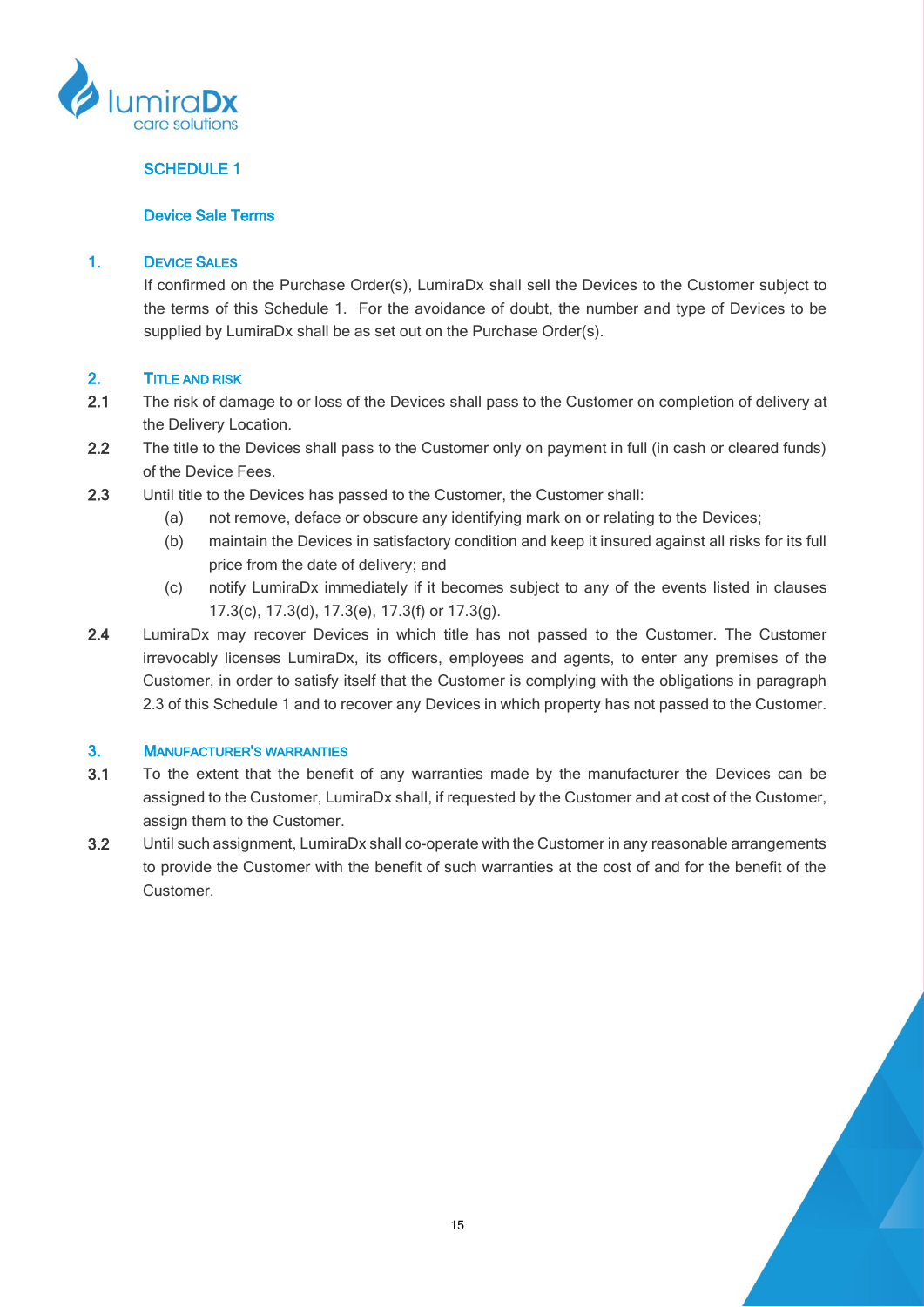

## SCHEDULE 2

#### Device Hire Terms

#### 1. DEVICE HIRE

If confirmed on the Purchase Order(s), LumiraDx shall hire the Devices to the Customer subject to the terms of this Schedule 2. For the avoidance of doubt, the number and type of Devices shall be as set out on the Purchase Order(s).

### <span id="page-15-0"></span>2. HIRE PERIOD

The Hire Period starts on the Start Date and shall continue for the term set out at clause [17.1.](#page-10-0)

#### 3. HIRE PAYMENTS

The Customer agrees pay the Device Fee for each Device to LumiraDx in accordance with clause [12.](#page-8-0) For the avoidance of doubt, the Device Fees shall be payable by the Customer on the payment dates set out on the relevant Purchase Order(s).

#### <span id="page-15-1"></span>4. TITLE, RISK AND INSURANCE

- 4.1 The Devices shall at all times remain the property of LumiraDx, and the Customer shall have no right, title or interest in or to the Devices (save the right to possession and use of the Devices).
- 4.2 The risk of loss, theft, damage or destruction of the Devices shall pass to the Customer on completion of delivery at the Delivery Location. The Devices shall remain at the sole risk of the Customer during the Risk Period until such time as the Devices are redelivered to LumiraDx. During the Hire Period and the Risk Period the Customer shall, at its own expense, obtain and maintain the following insurances:
	- (a) insurance of each Devices to a value not less than its full replacement value comprehensively against all usual risks of loss, damage or destruction by fire, theft or accident, and such other risks as LumiraDx may from time to time nominate in writing;
	- (b) insurance for such amounts as a prudent owner or operator of the Devices would insure for, or such amount as LumiraDx may from time to time reasonably require, to cover any third party or public liability risks of whatever nature and however arising in connection with the Devices; and
	- (c) insurance against such other or further risks relating to the Devices as may be required by law, together with such other insurance as LumiraDx may from time to time consider reasonably necessary and advise to the Customer.
- 4.3 The Customer shall give immediate written notice to LumiraDx in the event of any loss, accident or damage to the Devices arising out of or in connection with the Customer's, the Location's or the Patient's possession or use of the Devices.
- 4.4 The Customer shall, on demand, supply copies of the relevant insurance policies or other insurance confirmation acceptable to LumiraDx and proof of premium payment to LumiraDx to confirm the insurance arrangements.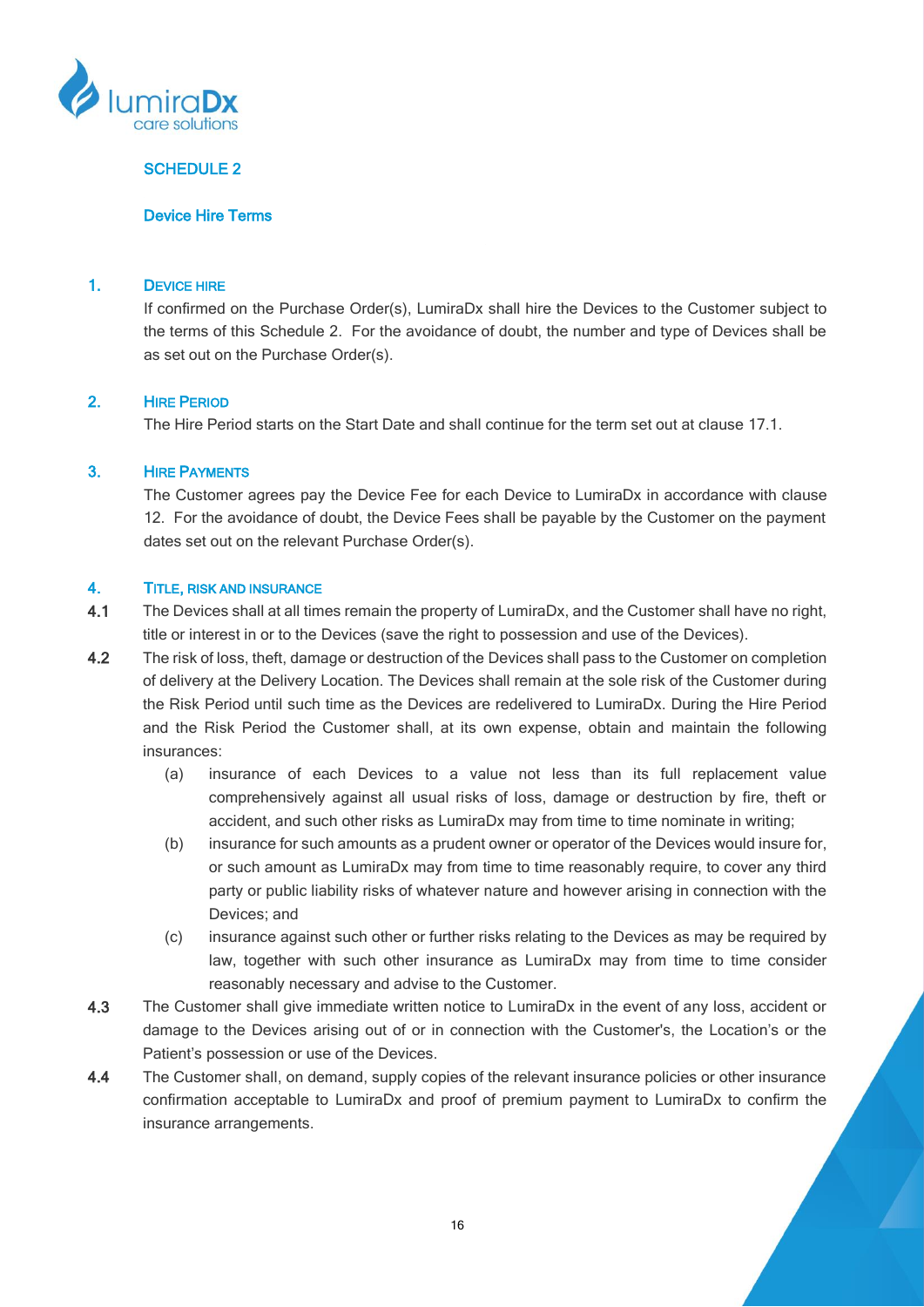

## 5. MANUFACTURER'S WARRANTIES

- 5.1 The Customer acknowledges and agrees that the Devices are not manufactured or produced by LumiraDx. LumiraDx shall endeavour to ensure that the Customer shall be entitled to such warranty or other benefit as LumiraDx has received from the manufacturer of the Devices.
- 5.2 The Customer shall notify LumiraDx of any defect in the Device in writing within 15 Business Days of the defect occurring and shall permit LumiraDx, or its authorised agent, to examine the alleged defect.

## 6. THE CUSTOMER'S HIRE RESPONSIBILITIES

- 6.1 The Customer shall during the term of this agreement:
	- (a) ensure that the Devices are used only for the purposes for which it is designed, and operated in a proper manner by fully trained Patients in accordance with any operating instructions;
	- (b) maintain at its own expense the Devices in good and substantial repair in order to keep it in good operating condition;
	- (c) make no alteration to the Devices and shall not remove any existing component(s) from the Devices without the prior written consent of LumiraDx;
	- (d) maintain records of the Locations and Patients using the Devices and make copies of such records readily available to LumiraDx, together with such additional information as LumiraDx may reasonably require;
	- (e) deliver up the Devices at the end of the Hire Period or on earlier termination of this agreement at such address as LumiraDx requires; and
	- (f) not do or permit to be done anything which could invalidate the insurances referred to in paragraph [4](#page-15-1) of this Schedule 2.

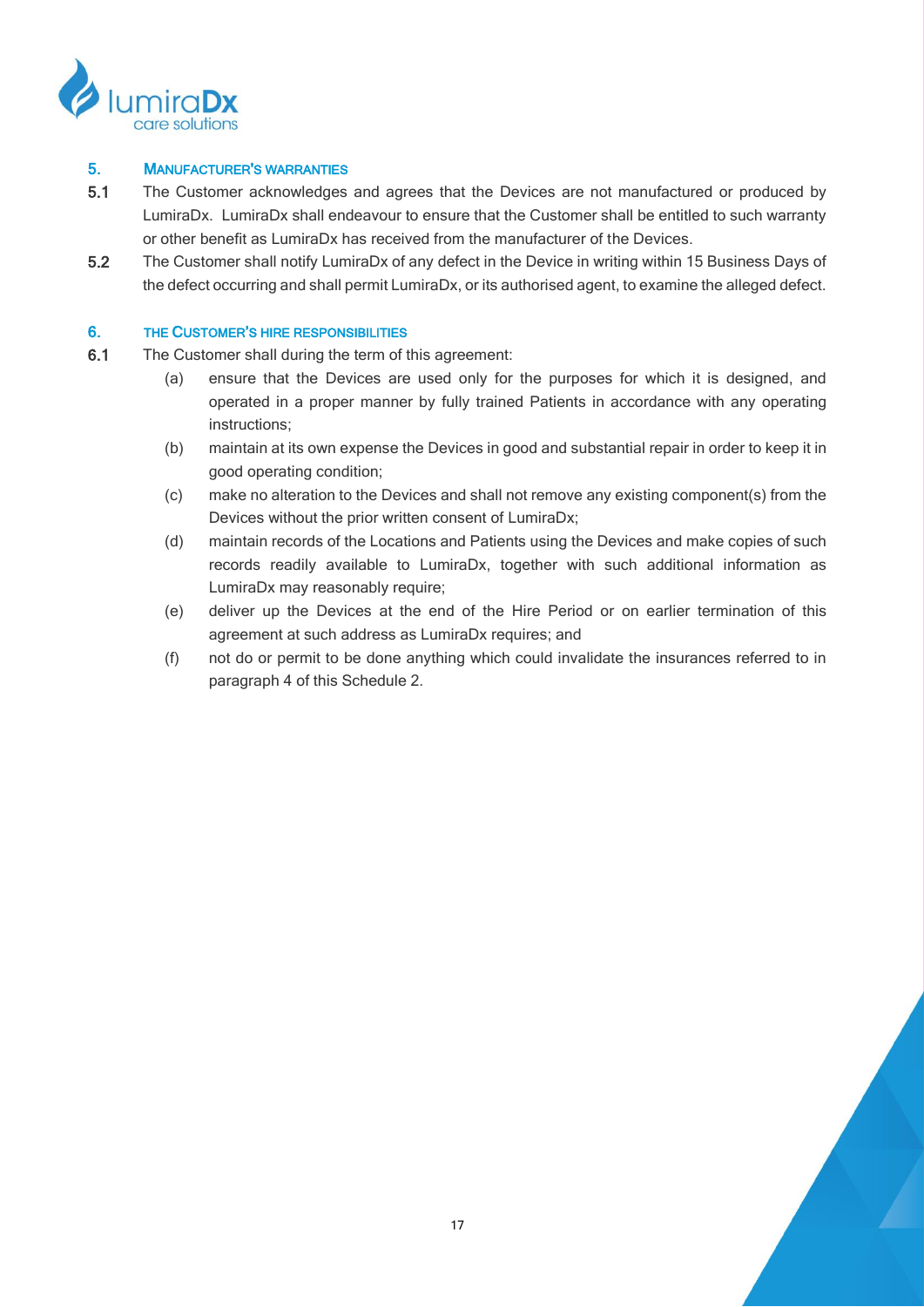

# SCHEDULE 3

## Processing, Personal Data and Data Subjects

### 1. PROCESSING BY LUMIRADX

#### 1.1 Nature and Purpose of processing

LumiraDx , and any member of the LumiraDx Group, may process Personal Data:

- to provide the Products and Services to the Customer, the Location(s) or the Patients (as the case maybe);
- support, maintenance and patient safety (including the investigation of faults);
- to improve the performance or features of the Software;
- to provide feedback to the Location(s) and/or Patient and improve the performance of the service that the Location(s) provide. Such feedback may also be disclosed to the Customer, provided that a suitable data sharing agreement has been entered into between the Location(s) and Customer;
- to improve or develop any Devices, Services or Software;
- to improve the understanding, treatment, outcomes and choice for Patients and healthcare professionals; and
- to comply with any relevant statutory or regulatory requirement imposed on LumiraDx from time to time.

LumiraDx may create anonymised data from the Patient Data inputted into the Software by the Location(s) provided that ISB1523 Anonymisation Standards for Publishing Health Care Data is observed.

## 1.2 Subject matter and duration of the processing

The subject matter and duration of the processing are set out in the Contract. For the avoidance of doubt, at the end of the Term, and at the written direction of the Customer, LumiraDx shall return (to the Customer or the Location(s)) or destroy copies of any Patient Data (unless a longer retention period is required by Applicable Law). The Customer acknowledges and agrees that it may be required to store copies of the Patient Data after the end of the Term for the purpose of complying with Applicable Law relating to clinical data and preventing clinical risks.

# 2. TYPES OF PERSONAL DATA

- Personal data including name and contact information (email address, telephone number and postal address);
- Financial details; and
- data concerning health including healthcare conditions affecting Patients and any prescribed medical and dosage requirements.

#### 3. CATEGORIES OF DATA SUBJECT

- the Customer's and Location's employees, agents and independent contractors;
- Patient(s);